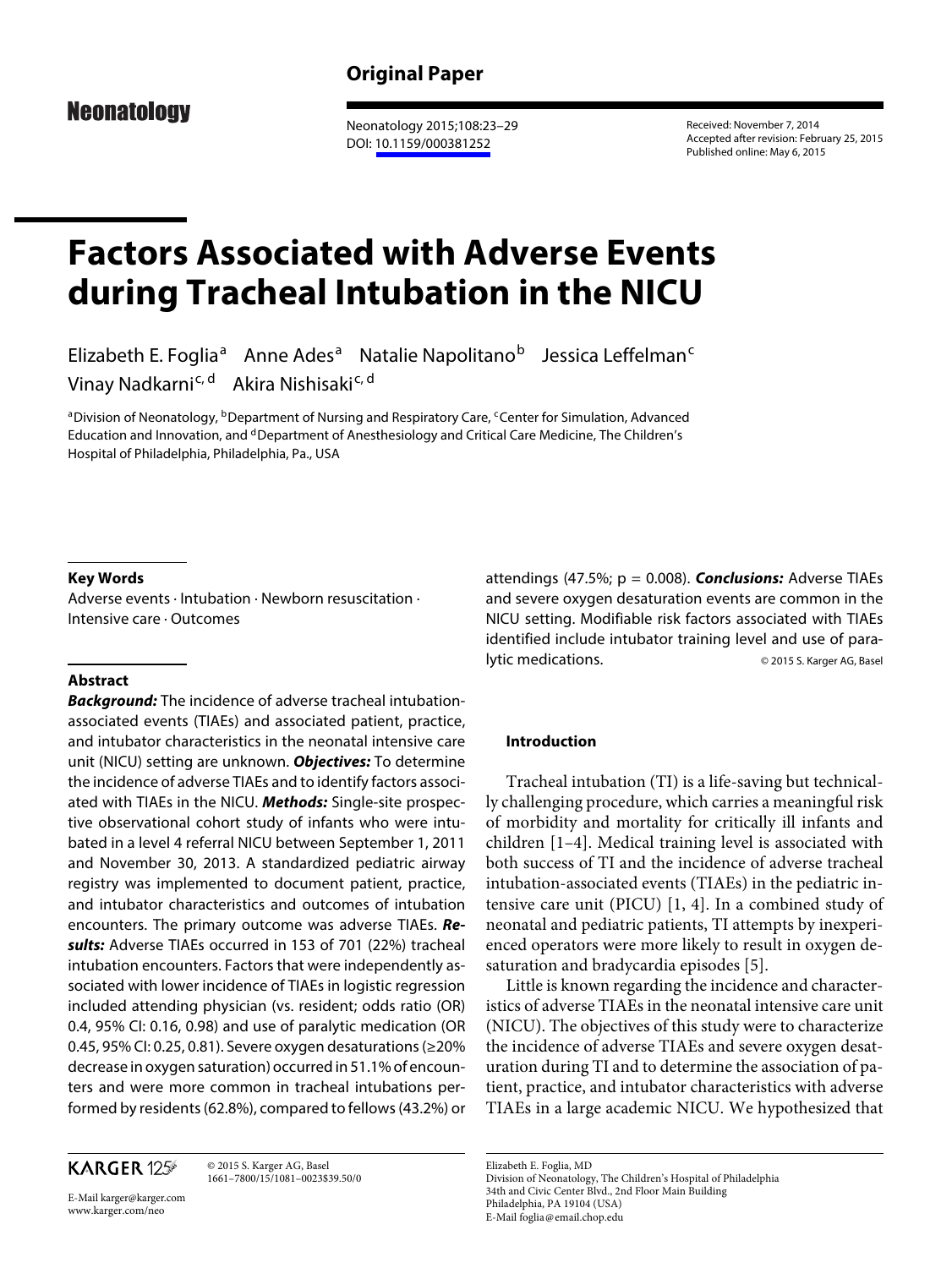intubator training level would be associated with occurrence of adverse TIAEs and severe desaturation events during TI, and that modifiable factors associated with TIAEs could be identified.

### **Methods**

#### *Setting*

 This was a prospective observational cohort study at the Children's Hospital of Philadelphia NICU, an 85-bed, level 4, referral **NICU** 

#### *Patient Selection*

 All infants who underwent TIs with direct laryngoscopy between September 1, 2011 and November 30, 2013 in the NICU were identified for potential inclusion. Neonatal TIs performed outside the NICU were excluded. Intubations in the hospital's small referral delivery unit were excluded, as this delivery unit has only 300–400 specialized deliveries a year and has a separate staffing model. This study was performed within a convenience sample derived during the study period.

#### *Data Collection and Definitions*

 A previously developed TI data collection tool, the National Emergency Airway Registry for Children (NEAR4KIDS), was used in the NICU [6]. Greater than 95% compliance with data capture and accuracy were established. A respiratory therapist and intubator completed the data collection form after every intubation. A research assistant checked all data forms for completeness, interviewed participating clinicians for missing data when needed, and entered deidentified data into a secure web-based database.

 Briefly, operational definitions are as follows 'Course' was defined as one method to intubate (i.e. oral or nasal) and one set of medications. We only included intubation encounters with one course in this analysis; many attempts could occur within this course. First-attempt success was defined as successful intubation on the first attempt. Overall success was defined as successful intubation by the initial intubator.

 Patient demographics were abstracted from the medical record. Weight was recorded on the day of TI, not birth weight. A 'history of difficult airway' was reported based on any known prior history of difficulty managing the patient's airway. Intubator background and training level were recorded for every attempt; training level of the initial intubator was used in analysis. Medications were used according to the clinical team's preference and were classified as 'sedative/narcotic' (including opiates, benzodiazepines, and barbiturates) or 'paralytic' (including depolarizing or nondepolarizing neuromuscular blockade).

#### *Adverse Events*

 Adverse events were classified into two categories: severe TIAEs and nonsevere TIAEs. Severe TIAEs included cardiac arrest, esophageal intubation with delayed recognition, emesis with witnessed aspiration, hypotension requiring intervention (fluid and/or vasopressors), laryngospasm, malignant hyperthermia, pneumothorax/pneumomediastinum, or direct airway injury. Cardiac arrest was defined as loss of perfusion or severe bradycardia requiring chest compressions for  $\geq 1$  min.

 Nonsevere TIAEs included mainstem bronchial intubation, esophageal intubation with immediate recognition, emesis without aspiration, hypertension requiring therapy, epistaxis, lip trauma, gum or oral trauma, medication error, dysrhythmia, and pain and/or agitation requiring additional medication and causing delay in intubation. Mainstem bronchial intubation was considered only when it was confirmed on chest radiograph or recognized after the clinical team secured the tracheal tube. Dysrhythmia included bradycardia requiring chest compressions for <1 min or arrhythmia requiring treatment.

The highest pulse oximetry saturation  $(SpO<sub>2</sub>)$  measured prior to intubation (i.e. during preoxygenation) and the lowest measured  $SpO<sub>2</sub>$  during the intubation encounter were recorded. Oxygen desaturation was calculated as the difference between these values. The same method was used for infants with cyanotic heart disease, as the relative difference between initial  $SpO<sub>2</sub>$  and lowest  $SpO<sub>2</sub>$  was used for analysis. If either the initial or lowest saturation was not reliably measured (i.e. from a poor waveform), oxygen saturation data were not included in analysis. We defined an a priori dichotomous variable for severe desaturation as a  $\geq$ 20% decrease in SpO<sub>2</sub>.

#### *Intubation Guidelines*

 Although our NICU does not have a written protocol for intubation procedures, the general guidelines are: the number of attempts is limited to two per intubator; during nonemergent conditions, infants are stabilized with bag mask ventilation between attempts until heart rate and oxygen saturations recover to preprocedural levels, and there is no time limit for intubation attempts.

#### *Statistical Methods*

 Statistical analysis was performed using STATA 12.0 (Stata Corp., College Station, Tex., USA). Summary statistics were described with means and standard deviation (SD) for parametric variables and median with interquartile range (IQR) for nonparametric variables. Categorical variables were compared between TI encounters with and without TIAEs using a  $\chi^2$  test or Fisher's exact test. The Wilcoxon rank-sum test was used for comparison of nonparametric variables.

 We developed a logistic regression model for the TIs performed by residents, attendings, and fellows in order to examine the independent association between medical training level and TIAEs. TIs performed by nurse practitioners, physician assistants, staff NICU pediatricians, and nonneonatal physicians were excluded from the model, as experience level for these providers was not recorded in the database. The model included the patient and practice characteristics associated with TIAEs in univariate analysis ( $p < 0.1$ ) and patient characteristics that were hypothesized a priori to increase the risk of TIAEs: small patient size  $\left($  < 2 kg) [5] and history of difficult airway [1].

 Median severity of oxygen desaturation was summarized for all encounters. Frequency of severe desaturation events was compared between intubator levels using a  $\chi^2$  test. Initial oxygen saturation level and degree of oxygen desaturation was compared between encounters with and without TIAE using a Wilcoxon ranksum test.

#### *Ethics Board Approval*

 The local institutional review board approved this study, and informed consent was waived.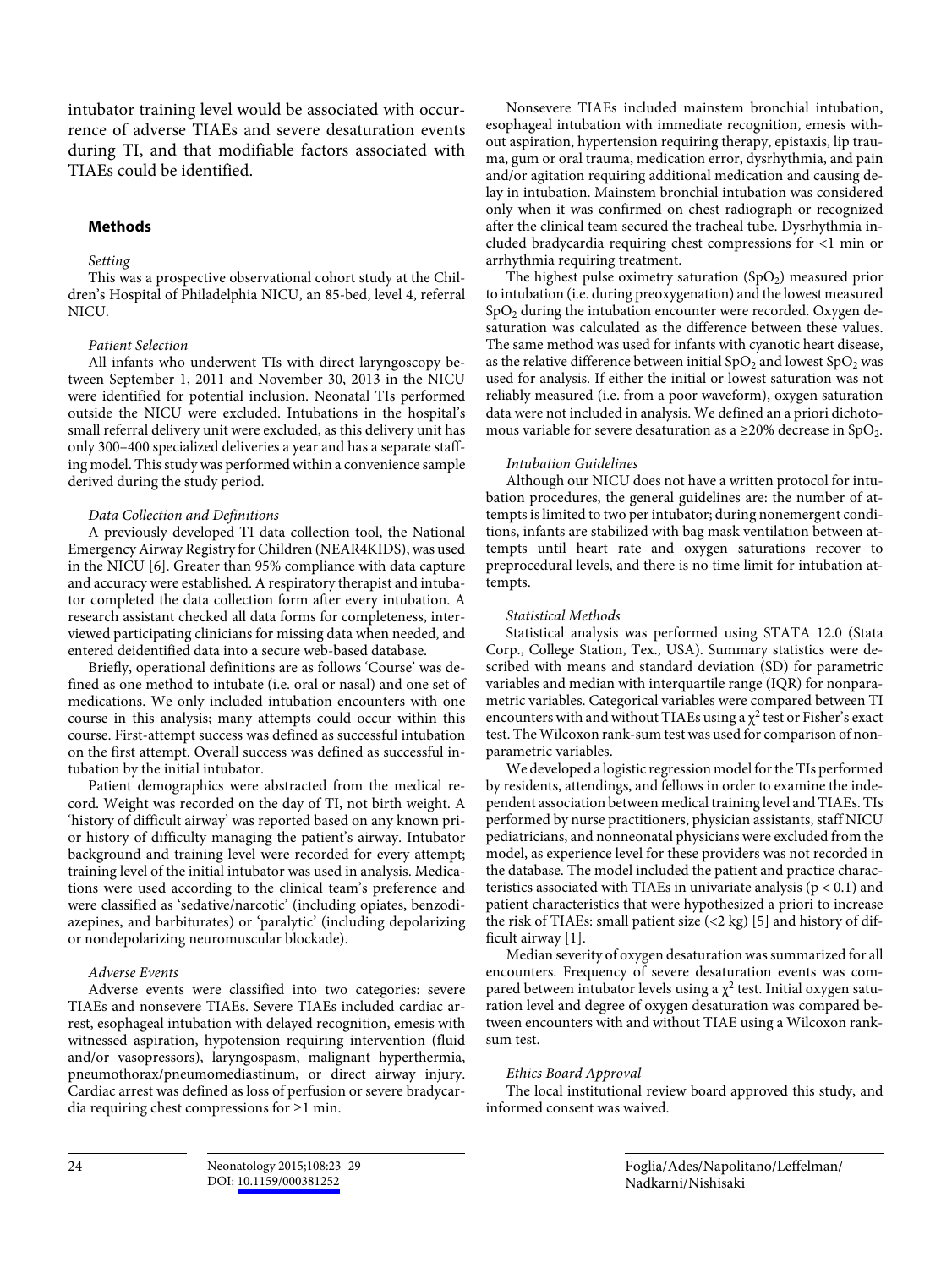

**Fig. 1.** TI encounters included in analysis. \* Includes laryngeal mask airway (LMA) and fiber optic flexible laryngoscope.

#### **Results**

 There were 701 intubation encounters analyzed (fig. 1). The median number of attempts for each was 2 (IQR: 1, 3). At least 1 TIAE was reported in 153 (22%) encounters. Severe TIAEs occurred in 26 (3.7%), and nonsevere TIAEs occurred in 133 (19.0%). Severe oxygen desaturation ( $\geq$ 20% decrease in SpO<sub>2</sub>) occurred in 51.1% of encounters with available  $SpO<sub>2</sub>$  data (table 1).

## *Patient and Practice Factors Associated with TIAEs*

 Characteristics such as age, weight, sex, and history of difficult airway did not significantly differ between patients with and without TIAEs (table 2). In univariate analysis, ventilation failure (i.e. rising  $CO<sub>2</sub>$ ) was the indication for TI more frequently in encounters with TIAEs than without TIAEs (38.6 vs. 24.8%, p = 0.001). Conversely, endotracheal tube replacement (rather than primary intubation) was less frequently the indication for encounters with TIAEs than without TIAEs (15.7 vs. 27.9%,  $p = 0.002$ ).

 The most frequently used medications were fentanyl (91.0%) and morphine (7.0%). Sedative/narcotic premedication use did not significantly differ between encounters with and without TIAEs (87.6 vs. 85.6%,  $p =$ 0.53). Paralytic medications were used less frequently in encounters with TIAEs than without TIAEs (65.4 vs.  $74.5\%, p = 0.026$ .

#### *Intubator Characteristics Associated with TIAEs*

 Initial intubators were pediatric residents in 15.1% of encounters (first-attempt success rate 26.4%), neonatology fellows in 23.1% of encounters (first-attempt success rate 50%), and neonatology attendings in 8.7% of encounters (first-attempt success rate 62.3%). The remaining intubators were other neonatal clinicians (43.9%) and physicians from other disciplines (9.1%; table 3).

 TIAEs occurred more frequently during TIs performed by residents (27.4%) and fellows (22.8%) compared with attendings (14.8%; fig. 2). This was not statistically significant in univariate analysis. In the logistic regression model of TIs performed by pediatric/neonatal physicians, the only significant factors associated with decreased risk of TIAEs were attending-level intubator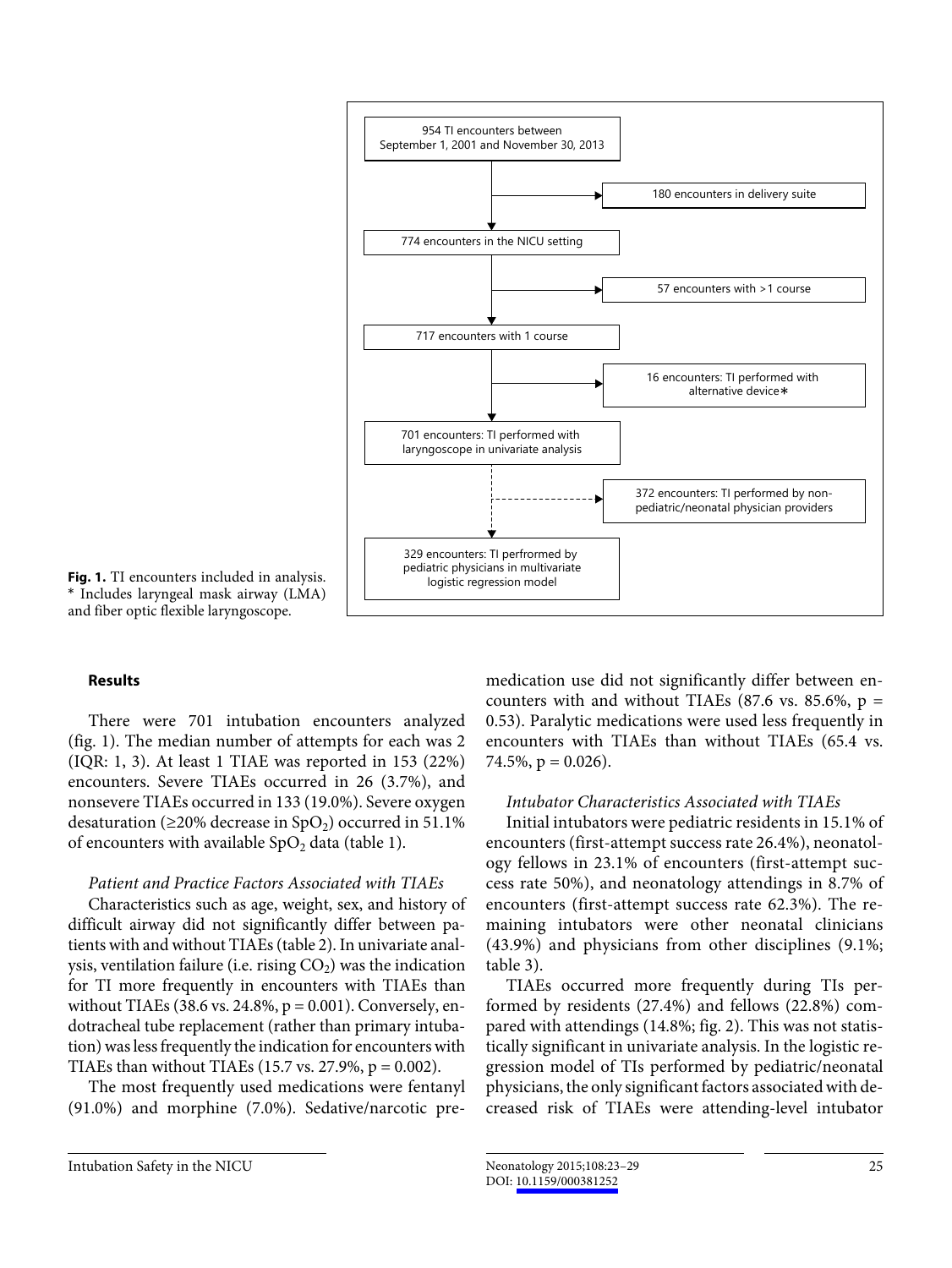**Table 1.** Incidence of adverse TIAEs during TI encounters

| <b>Table 2.</b> Patient and practice characteristics of TI encounters with |  |  |
|----------------------------------------------------------------------------|--|--|
| and without TIAE                                                           |  |  |

No TIAE p value

Variable TIAE

|                                                                 | Encounters<br>with TIAE,<br>$n$ (%) $(n = 701)$ |
|-----------------------------------------------------------------|-------------------------------------------------|
| Severe TIAE                                                     | 26(3.7)                                         |
| Esophageal intubation - delayed recognition                     | 14(2)                                           |
| Cardiac arrest – patient survived                               | 6(0.9)                                          |
| Airway trauma                                                   | 2(0.3)                                          |
| Vomit with aspiration                                           | 2(0.3)                                          |
| Laryngospasm                                                    | 1(0.1)                                          |
| Hypotension requiring intervention                              | 1(0.1)                                          |
| Cardiac arrest - patient died                                   | 0                                               |
| Pneumothorax/pneumomediastinum                                  | 0                                               |
| Malignant hyperthermia                                          | 0                                               |
| Nonsevere TJAE <sup>a</sup>                                     | 133 (19.0)                                      |
| Esophageal intubation - immediate                               |                                                 |
| recognition                                                     | 104 (14.8)                                      |
| Mainstem intubation                                             | 14(2)                                           |
| Vomit without aspiration                                        | 9(1.3)                                          |
| Gum or oral trauma                                              | 9(1.3)                                          |
| Lip trauma                                                      | 8(1.1)                                          |
| Pain or agitation delaying intubation                           | 5(0.7)                                          |
| Dysrhythmia                                                     | 4(0.6)                                          |
| Medication error                                                | 0                                               |
| Epistaxis                                                       | 0                                               |
| Hypertension requiring intervention                             | 0                                               |
| One or more TIAE (any type) <sup>b</sup>                        | 153(21.8)                                       |
| Severe desaturation ( $\geq$ 20% decrease in SpO <sub>2</sub> ) | 341/668 (51.1)                                  |

 a Nonsevere TIAE: 117 encounters with 1 nonsevere TIAE, 13 encounters with 2 nonsevere TIAEs, 2 encounters with 3 nonsevere TIAEs, 1 encounter with 4 nonsevere TIAEs. **b** All TIAE: 132 encounters with 1 TIAE, 17 encounters with 2 TIAEs, 3 encounters with 3 TIAEs, 1 encounter with 4 TIAEs.

|                             | $(n = 153)$ | <b>TIAE</b><br>$(n = 548)$ |            |
|-----------------------------|-------------|----------------------------|------------|
| Patient age, months         |             |                            |            |
| (median, IQR)               | 1(0, 2)     | 1(0, 2)                    | 0.67       |
| Patient weight              |             |                            | 0.27       |
| $<1,500$ g                  | 30(19.6)    | 81 (14.8)                  |            |
| 1,500-1,999 g               | 15(9.8)     | 46(8.4)                    |            |
| $≥2,000$ g                  | 108(70.6)   | 421 (76.8)                 |            |
| Male sex                    | 86 (56.2)   | 276 (50.4)                 | 0.20       |
| History of difficult airway | 29(19.0)    | 96 (17.5)                  | 0.68       |
| Indication <sup>a</sup>     |             |                            |            |
| Elective primary            |             |                            |            |
| intubation                  | 15(9.8)     | 58 (10.6)                  | 0.78       |
| Oxygen failure              | 29 (19.0)   | 76 (13.9)                  | 0.12       |
| Ventilation failure         | 59 (38.6)   | 136 (24.8)                 | 0.001      |
| Apnea                       | 18(11.8)    | 49 (8.9)                   | 0.29       |
| Upper airway                |             |                            |            |
| obstruction                 | 4(2.6)      | 25(4.6)                    | $0.36^{b}$ |
| Reintubation after          |             |                            |            |
| unplanned extubation        | 7(4.6)      | 44(8.0)                    | 0.15       |
| Replace endotracheal        |             |                            |            |
| tube                        | 24(15.7)    | 153(27.9)                  | 0.002      |
| Nasal intubation            | 4(2.6)      | 25(4.6)                    | $0.36^{b}$ |
| Sedative/narcotic           |             |                            |            |
| medications                 | 134 (87.6)  | 469 (85.6)                 | 0.53       |
| Paralytic medications       | 100(65.4)   | 408 (74.5)                 | 0.026      |

 Unless otherwise indicated, values represent patient n (%). Values in bold represent  $p < 0.05$ . <sup>a</sup> More than one indication may be present per encounter. Indication not recorded in 34 (4.9%) encounters. **b** Fisher's exact test.

**Table 3.** Intubator characteristics for TI encounters  $(n = 701)$ 

| Intubator                                | Performed<br>first<br>attempt | Performed<br>second<br>attempt | Performed<br>third<br>attempt | First-attempt<br>success | Overall success <sup>a</sup> |
|------------------------------------------|-------------------------------|--------------------------------|-------------------------------|--------------------------|------------------------------|
| Resident, general pediatrics             | 106(15.1)                     | 41(10.8)                       | 7(3.1)                        | 28/106(26.4)             | 34/106(32.1)                 |
| NICU fellow                              | 162(23.1)                     | 104(27.4)                      | 82 (36.4)                     | 81/162(50)               | 113/162(69.8)                |
| NICU attending                           | 61(8.7)                       | 56 (14.7)                      | 64 (28.4)                     | 38/61(62.3)              | 53/61(86.9)                  |
| NICU nonphysician clinician <sup>b</sup> | 308 (43.9)                    | 142 (37.4)                     | 36(16.0)                      | 132/308 (42.9)           | 190/308 (61.7)               |
| Non-NICU physician <sup>c</sup>          | 64(9.1)                       | 37(9.7)                        | 36(16.0)                      | 42/64(65.6)              | 53/64(82.8)                  |
| Total                                    | 701                           | 380                            | 225                           | 321/701 (45.8)           | 443/701 (63.2)               |

Values represent n (%). <sup>a</sup> Success by first intubator within 5 attempts. <sup>b</sup> Includes NICU nurse practitioners, physician assistants, and staff pediatricians. <sup>c</sup> Includes physicians from otolaryngology, anesthesiology, and general surgery.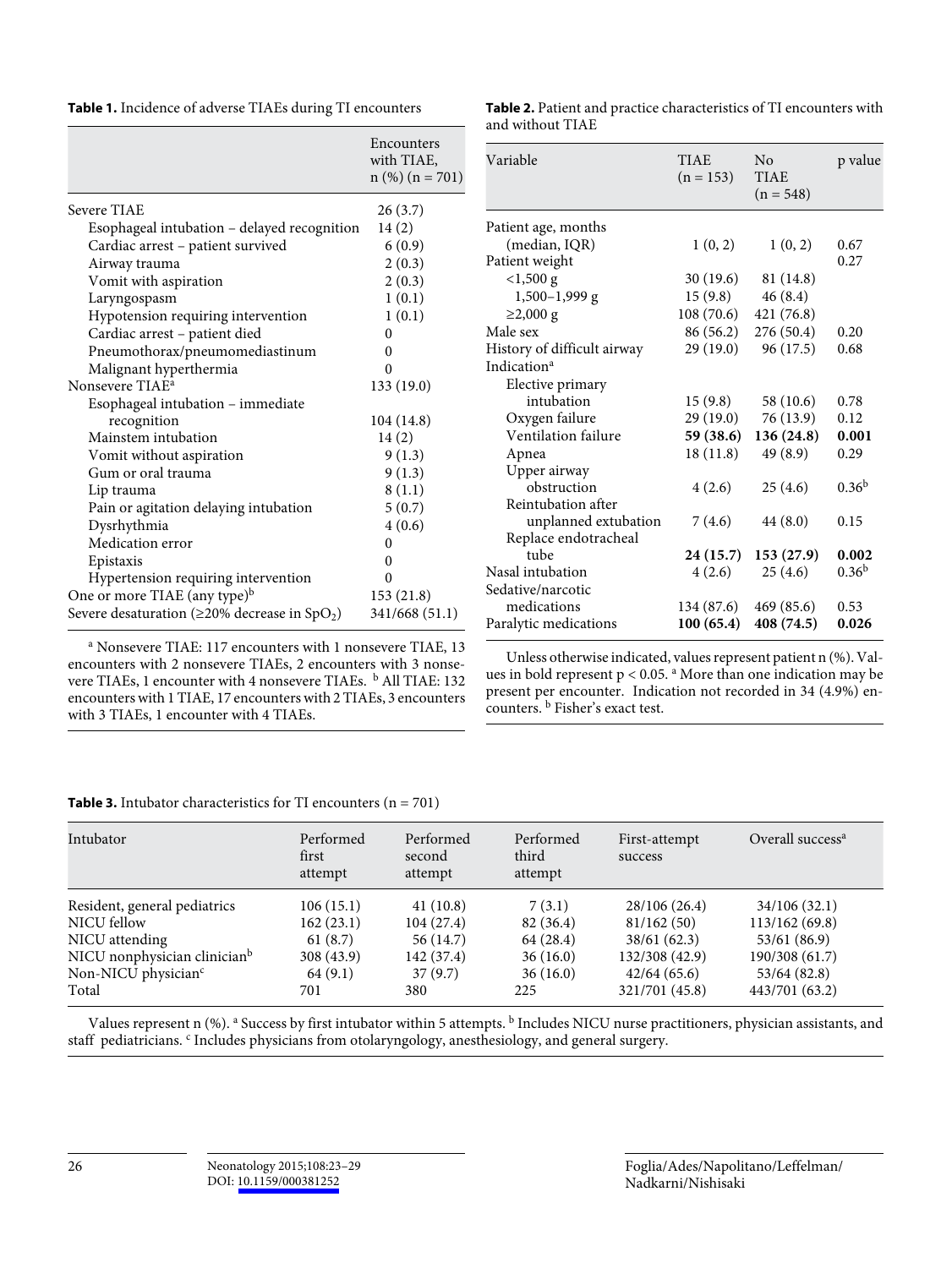

**Fig. 2.** Proportion of TIs performed by residents/fellows/attendings with severe desaturation ( $\geq$ 20% decrease in SpO<sub>2</sub>) and any TIAE ( $n = 329$ ). Results are shown for all encounters and separated by intubator training level. Desaturations:  $p = 0.008$ ,  $\chi^2$  $(2 d.f.).$  TIAE:  $p = 0.045$ , attending (vs. resident) in multivariate logistic regression model including: training level, paralytic medications, small patient size, indication of ventilation failure, replacement of endotracheal tube, and history of difficult airway.

 **Table 4.** Logistic regression of characteristics associated with TIAEs, including encounters with TI performed by residents/fellows/attendings  $(n = 329)$ 

|                                                                                                             | TIAE, OR<br>$(95\% \text{ CI})$ | Adjusted<br>p value |
|-------------------------------------------------------------------------------------------------------------|---------------------------------|---------------------|
| First intubator                                                                                             |                                 |                     |
| Resident (reference)                                                                                        |                                 |                     |
| Fellow (compared to resident)                                                                               | 0.81(0.44, 1.48)                | 0.49                |
| Attending (compared to resident)                                                                            | 0.40(0.16, 0.98)                | 0.045               |
| History of difficult airway                                                                                 | 1.33(0.66, 2.68)                | 0.42                |
| Paralytic medications                                                                                       | 0.45(0.25, 0.81)                | 0.008               |
| Patient weight <2 kg                                                                                        | 1.13(0.60, 2.11)                | 0.71                |
| Change endotracheal tube                                                                                    | 0.66(0.32, 1.36)                | 0.26                |
| Ventilation failure                                                                                         | 1.72(0.93, 3.18)                | 0.08                |
| Logistic Regression Pseudo $R^2 = 0.053$ , p = 0.009, d.f. = 7. Num-<br>bers in bold represent $p < 0.05$ . |                                 |                     |

(odds ratio (OR) 0.40, 95% CI: 0.16, 0.98 compared to residents) and paralytic medication use (OR 0.45, 95% CI: 0.25, 0.81; table 4).

## *Oxygen Desaturation*

 Pulse oximetry data were available in 668 (95.3%) encounters. The median preintubation saturation was 100% (IQR: 98, 100) for all encounters and did not significantly differ between encounters with and without TIAEs ( $p =$ 0.22). The median decrease in  $SpO<sub>2</sub>$  was 20% (IQR: 5, 39) and was significantly greater when TIAEs occurred (40 vs. 15%,  $p < 0.001$ ). Severe oxygen desaturation events  $(\geq 20\%$  decrease in SpO<sub>2</sub>) occurred in 51.1% of encounters. The median preintubation saturation was 100% for resident, fellow, and attending intubators. Severe desaturation was more likely to occur with resident intubators (62.8%) compared to fellow (43.2%) or attending intubators  $(47.5\%)$ ,  $p = 0.008$  (fig. 2).

## **Discussion**

 Our prospective cohort study characterized the incidence of TIAEs and severe oxygen desaturation during TI in the NICU. TIAEs occurred in 22% and severe desaturations occurred in 51% of all TI encounters. Attending-level intubator (vs. resident) and use of paralytics were independently associated with significantly fewer TIAEs. Severe oxygen desaturations were more frequent in TIs performed by residents. The median decrease in  $SpO<sub>2</sub>$  was significantly greater in TIs with TIAEs than TIs without TIAEs, suggesting that TIAEs have a meaningful clinical impact.

 No previous study has reported on an inclusive list of TIAEs in NICU patients. Our results are similar to a study of TIAEs in 15 PICUs using the NEAR4KIDS airway registry [4]: TIAEs occurred in 21% of TI encounters in that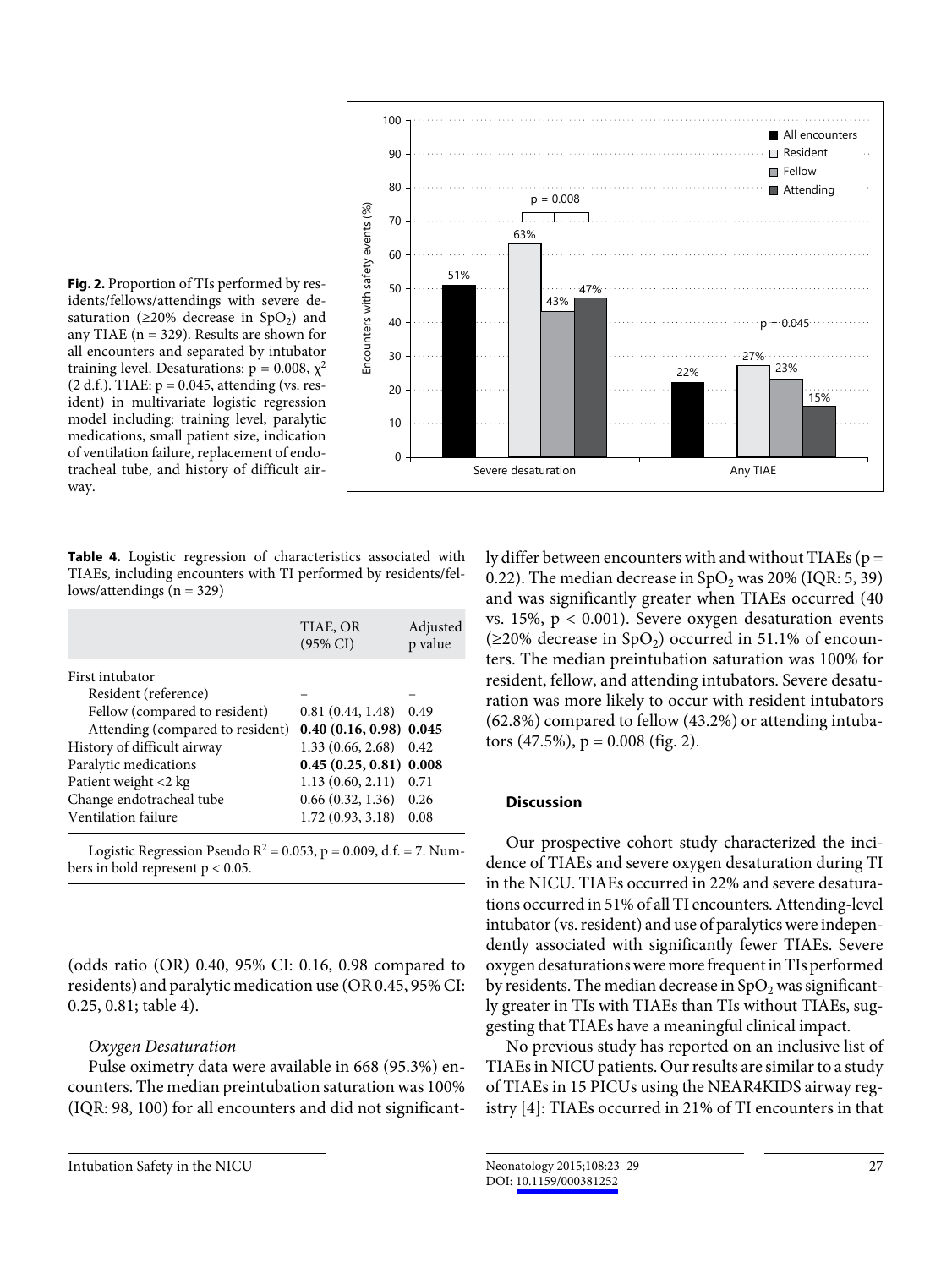study, and esophageal intubation with immediate recognition was the most commonly reported TIAE. Consistent with our study results in the NICU, those authors also demonstrated an independent association between intubator training level and TIAEs in the PICU.

 Small published reports of TI safety in the NICU setting have suggested that deterioration in oxygen saturation and heart rate are common [3, 5, 7]. Venkatesh et al. [3] prospectively collected data on 93 TI encounters performed in 3 NICUs. The median lowest recorded  $SpO<sub>2</sub>$ was 65% in those encounters, and 21% of infants experienced a heart rate of <60 beats/min during TI. Using video review of 60 attempted TIs in the delivery room, O'Donnell et al. [7] found that ≥ 10% deterioration in  $SpO<sub>2</sub>$  and/or heart rate occurred in 49% of intubation encounters. Simon et al. [5] performed a combined multisite study of TI in NICUs and PICUs. Oxygen desaturation (absolute  $SpO<sub>2</sub> < 90%$ ) and/or bradycardia (heart rate <100 beats/min) occurred in 23.6% of the neonates included in their study; these events were significantly more likely to occur when TI was performed by intubators with  $10$  prior airway experiences. In our study, the SpO<sub>2</sub> declined by  $\geq$  20% in over half of TI encounters, and severe oxygen desaturations were more frequently observed with resident airway providers. However, bradycardia was only recorded when heart rate was <60 beats/min, limiting our ability to compare the incidence of bradycardia with previously published studies.

 More frequent TIAEs and more severe oxygen desaturations during TIs performed by residents may be due to lack of proficiency in endotracheal intubation. Previous studies have demonstrated that less experience is associated with increased duration of intubation attempts and decreased TI success rates [7–11] . Pediatric residents in our study were only successful in 26% of their first TI attempts. Poor resident performance in TI, both in terms of safety and success, may be partly due to the fact that opportunities to perform neonatal intubation have declined. Potential explanations for this trend include changes to the neonatal resuscitation program, which no longer recommends routine intubation and tracheal suctioning of vigorous meconium-stained newborns [12], and increased use of noninvasive respiratory support in preterm infants [13, 14]. Reductions in residency training work hours further limit the number of procedural opportunities for pediatric residents [15] .

 One important finding in this study was the association of paralytic medication use with fewer TIAEs. We found that the use of paralytic medications use was significantly less common in encounters with any TIAEs

and also in encounters with severe TIAEs, similar to data from critically ill adults [16]. The high prevalence of sedative/narcotic use suggests that there was enough time in the majority of TI encounters to prepare and administer premedications. Although premedication use is recommended for nonemergent neonatal intubation [17], no single premedication regimen has been demonstrated to have clear superiority in improving the safety of neonatal intubation over others. The use and selection of premedications for nonemergent neonatal intubation remain variable in practice [18-20]. Studies of neuromuscular blockade for intubation in neonates have largely focused on outcomes related to physiologic variables or intubation success  $[21-25]$ . Our results suggest that paralytic medication use is associated with fewer TIAEs in the NICU, providing data to hypothesize that paralytic use improves the safety of TI in the NICU.

 This study has several limitations. TIAEs were identified by self-report from the clinical team; this might have underestimated the true incidence of TIAEs. This single site study was performed in a large referral NICU with complex medical and surgical patients and may not generalize to other NICUs or the delivery room setting. Intubators' years of experience or previous intubation exposures were not recorded in this dataset. We excluded nonphysician clinicians from our logistic model because years of experience/training level ranges widely within this group, but this information was not available in this dataset. Lastly, certain patient characteristics, such as age in days or weeks, gestational age, and numerical heart rate, were not recorded. Development of a multicenter neonatal-specific airway registry is underway to address these limitations.

## **Conclusions**

 Adverse TIAEs (22%) and severe desaturation events during TI (51%) are common in the NICU setting. These adverse events occur more frequently in TIs performed by resident physicians, compared with fellow or attending physicians. Potentially modifiable risk factors associated with TIAEs include intubator training level and use of paralytic medications.

## **Funding**

 E.E.F. received funding support from NIH 5T32HD060550-03, V.N. is supported through Endowed Chair, Critical Care Medicine, Children's Hospital of Philadelphia, and A.N. received support from AHRQ R03HS021583.